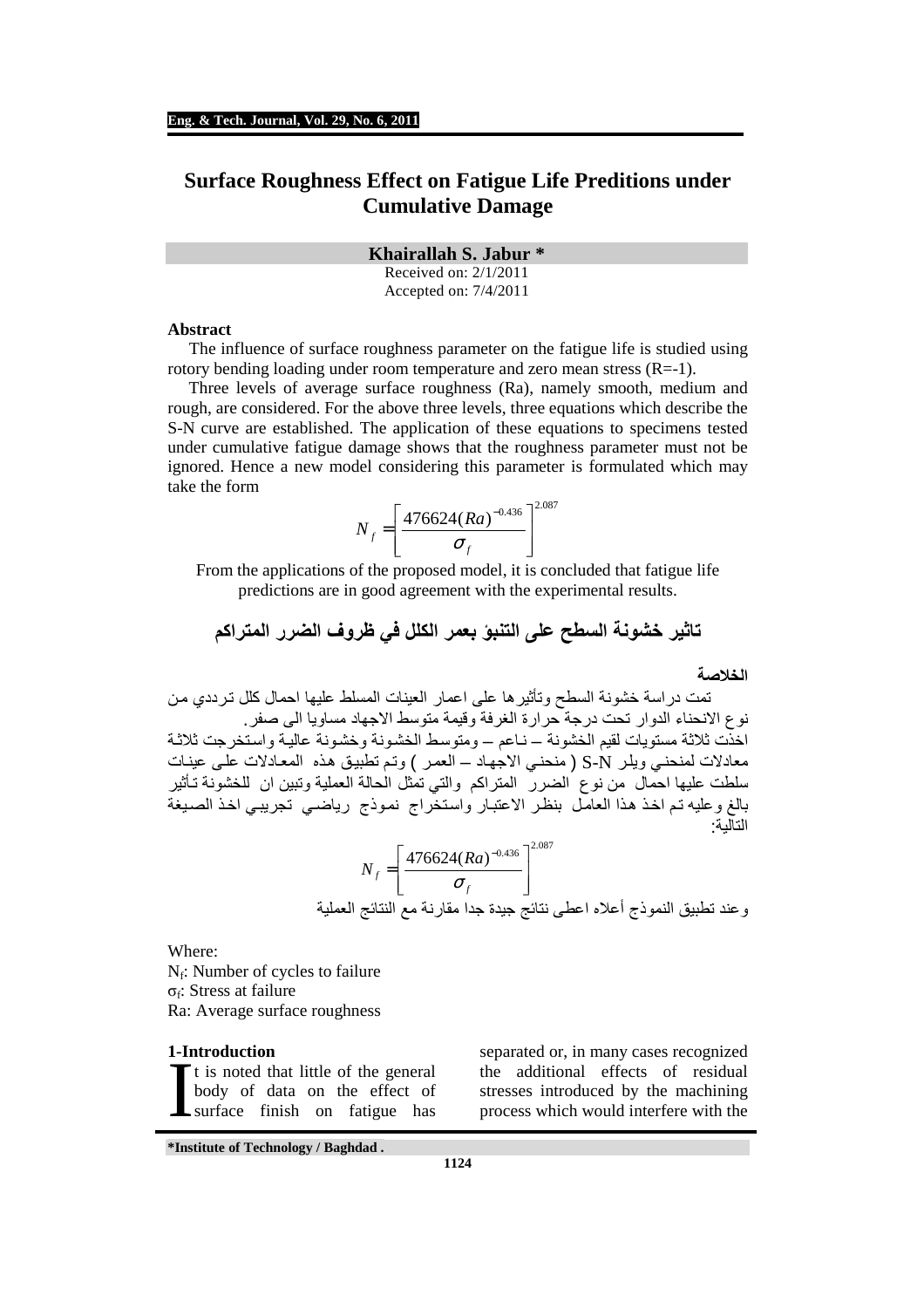#### **Eng. & Tech. Journal, Vol. 29, No. 6, 2011**

Evaluation of surface irregularities. Suhr [1] has tested unnotched and notched specimens of low alloy steel under cyclic axial loading conditions . The results of the study indicated that the fatigue limit decreased with increasing depth of defect at the crack initiation site and surface grooves or inclusions about (0.05 mm ) in depth reduced the fatigue limit of a fine ground surface by (50) percent . A reduction in fatigue limit varying between (10) to (25) percent has been reported for carbon steel when the method of preparation of the specimens changed from fine grinding to rough turning [2]. Siehel and Gaier [3]compared fatigue strength with maximum depth of surface roughness and found a critical depth below which there was no change in fatigue strength . This work is concerned with the effect of surface roughness on fatigue

life under cumulative damage .

## **2- Experimental Work**

### **2-1 Material**

 A medium carbon steel was used for all the tests in this study.

The chemical composition of the material is given in table (1).

While the mechanical properties are shown in table (2)

This material is widely used in applications where higher strength than that for mild steel is required.

### **2-2 Test Machine**

Arotary bending machine of type (PUNN) is used which has a load capacity of  $\pm 27$ . N. m (maximum) working stress of +900 Mpa).

This machine is able to provide a sinusoidal wave at a speed of (6000) or (12000) rpm.

More details about the machine are given in reference [4].

### **2-3 Test Programme**

The test programme is divided into the following four groups:

**Group (1)** of mean average roughness  $(Ra=1.17 \text{ µm})$ 

Seven specimens are tested at high cycle fatigue (Stresses slightly above the fatigue limit) to obtain fatigue lifetime date at constant amplitude loading and zero mean stress.

**Group (2)** of mean average roughness  $(Ra= 10.9 \text{ µm})$ 

Seven specimens are tested as in group (1)

**Group (3)** of mean average roughness (Ra= 23.92 µm)

As in group  $(1)$  and  $(2)$ 

**Group (4)** This group is tested under cumulative fatigue damage.

Four specimens of average roughness of  $(18, 1.27, 7$  and  $12 \mu m$ ). Are tested under cumulative fatigue damage. The sequence of loading is either low to high or high to low.

**3**-Experimental results and analysis

3-1 Experimental results (constant amplitude tests)

Table (3), (4) and (5) represents the results of group  $(1)$ ,  $(2)$  and  $(3)$ respectively.

Fig(1) illustrates the S-N curve for data tabulated in table 3 , 4 and 5

The S-N curve equation for the above data may be formulated as (using the least square method)

$$
\sigma = 583869 N_f^{-0.535} \qquad \qquad --- (1)
$$

(Low roughness or smooth surface) The S-N curve equation which describes the results in the above table is:

$$
\sigma_f = 59340 N_f^{-0.378} \qquad \qquad \text{--- (2)}
$$

(medium roughness)

The S-N curve equation of the above results can be written as:

$$
\sigma_f = 259049 N_f^{-0.516} \qquad \qquad \text{---} \text{ (3)}
$$

(high roughness, rough surface)

### **3-2 Cumulative fatigue tests**

Table (6) shows the results of four specimens of average roughness tested under cumulative fatigue damage, and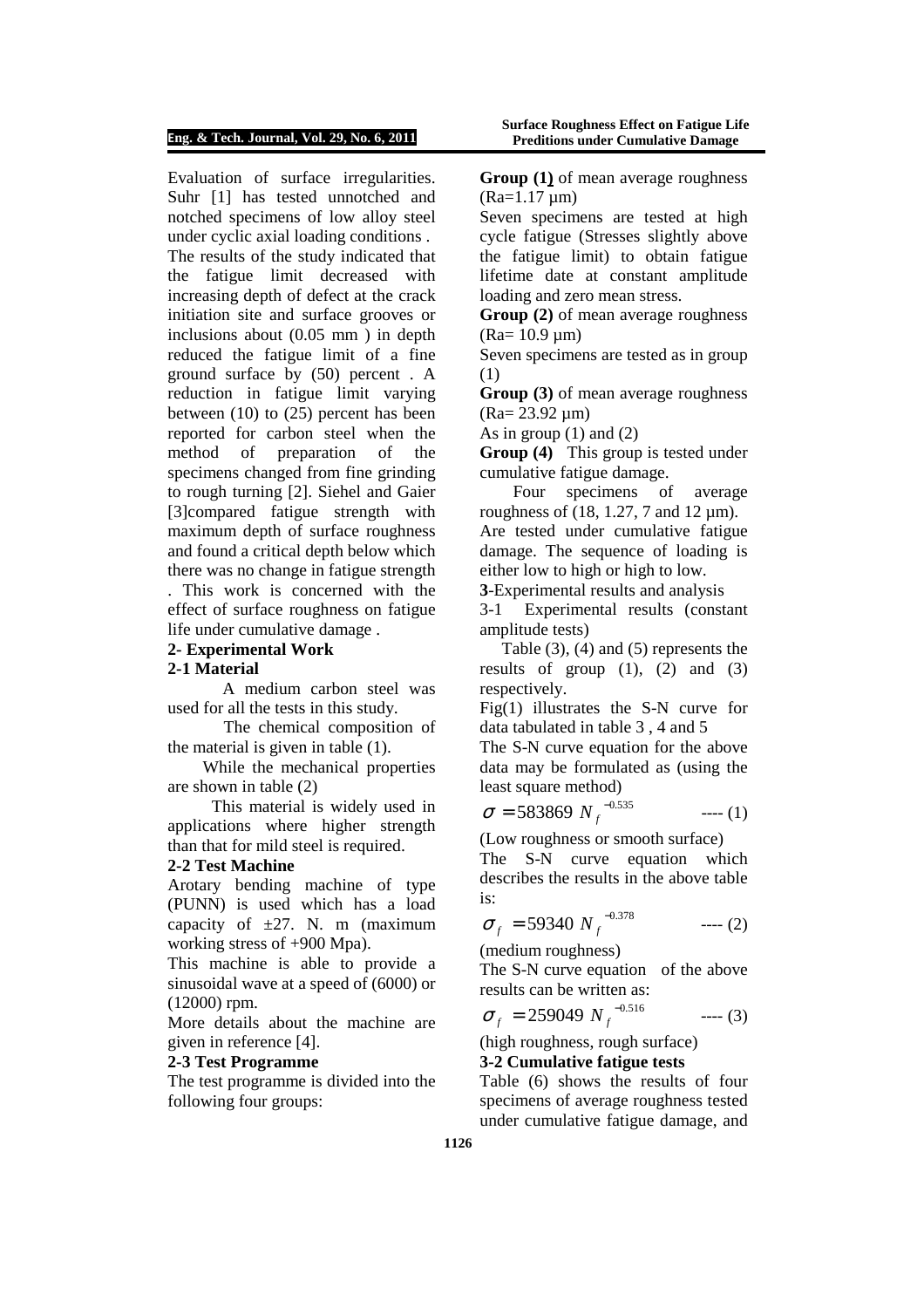#### **Eng. & Tech. Journal, Vol. 29, No. 6, 2011**

**Surface Roughness Effect on Fatigue Life Preditions under Cumulative Damage** 

table (7) gives the life prediction of specimens according to equations  $(1, 2)$ and 3).

Knowing that the stress value used in these equations is the average value of the variable applied stresses.

#### **Surface roughness factor (Ks)**

Ks can be defined by the following equation:



fac  $\mathbf{m}$ equals to  $(0.78)$  and Ks (rough surface)  $\mathbf{m}$ p<br> **b**<br> **i** above ta<br> **s**<br> **h**<br> **e** (mediun<br> **d** Ks (rou ์<br>กิ๊ e( unity while  $\text{Ks}_{\text{e}}^{\text{n}}$  (medium surface) value of  $K\bar{S}$  (smooth surface) equals o o o<br>r u l<br>r from the above<br>i th It is clear from the above table that the equals to (0.345).

#### **Correction factor (Kc)**

This factor may be calculated from the comparison between the experimental and predicted life of each specimen.

$$
Kc = \frac{N_f \exp rimental}{N_f \ predicted} \qquad \qquad \text{---}(5)
$$

#### **4- Discussion**

Generally an increase in surface roughness is accompanied by a decrease in fatigue strength and in fatigue life [5]. Also it is clear that, from table (I), for high surface roughness (rough surface) Kc is about (0.8) based on equation (3) while this value becomes (0.2719) based on equ. (1) and (0.2667) based on equ. (2).

This difference in Ks values is due the difference in surface roughness value (Ra). [6].In order to avoid the large error in life prediction and to make Kc about unity, It is necessary to take into account the roughness (Ra) especially when the difference in (Ra value is big. [7]. A new model is proposed which takes into account the difference in (Ra) values.

This model can be written as:

$$
\sigma_f = 476624(Ra)^{-0.436} N_f^{-0.476} - (6)
$$

$$
\mathop{\rm OR}\nolimits
$$

$$
N_f = \left(\frac{476624(Ra)^{-0.436}}{\sigma_f}\right)^{2.087}
$$

The above equation is formulated based on experimental data of the groups A.B and C.

A comparison between the life prediction of specimens using equ. (6) and the experimental lives is given in table (10) .

The values of Kc based on equation (6) is tabulated in table (11)

It is clear that when using equ. (6) the values of Kc are close to unity and the life prediction is in good agreement with the experimental life .

### **5- Conclusions**

- 1- Roughness of the surface is important factor and must be taken into consideration for prediction of fatigue life.
- 2- A new life prediction model is derived from this study which includes the effect of difference roughness values. This model is formulated as

$$
N_f = \left(\frac{476624 (Ra)^{-0.436}}{\sigma_f}\right)^{2.087}
$$

3- The application of the new model to cumulative fatigue specimens gives good life prediction compared to the experimental life.

#### **References**

- [1]. R.W. Suhr "*The Effect of Surface Finish on High Cycle Fatigue of A law Alloy Steel*", The Behavior of Short Fatigue Crack, EGF, Published, London, pp, 69- 86, (1986).
- [2]. J. Kang, M.Hadfield and R.Ahmed, "*The effects of Material Combination and Surface Roughness in Lubricated Silicon Nitride / Steel Rolling Contact*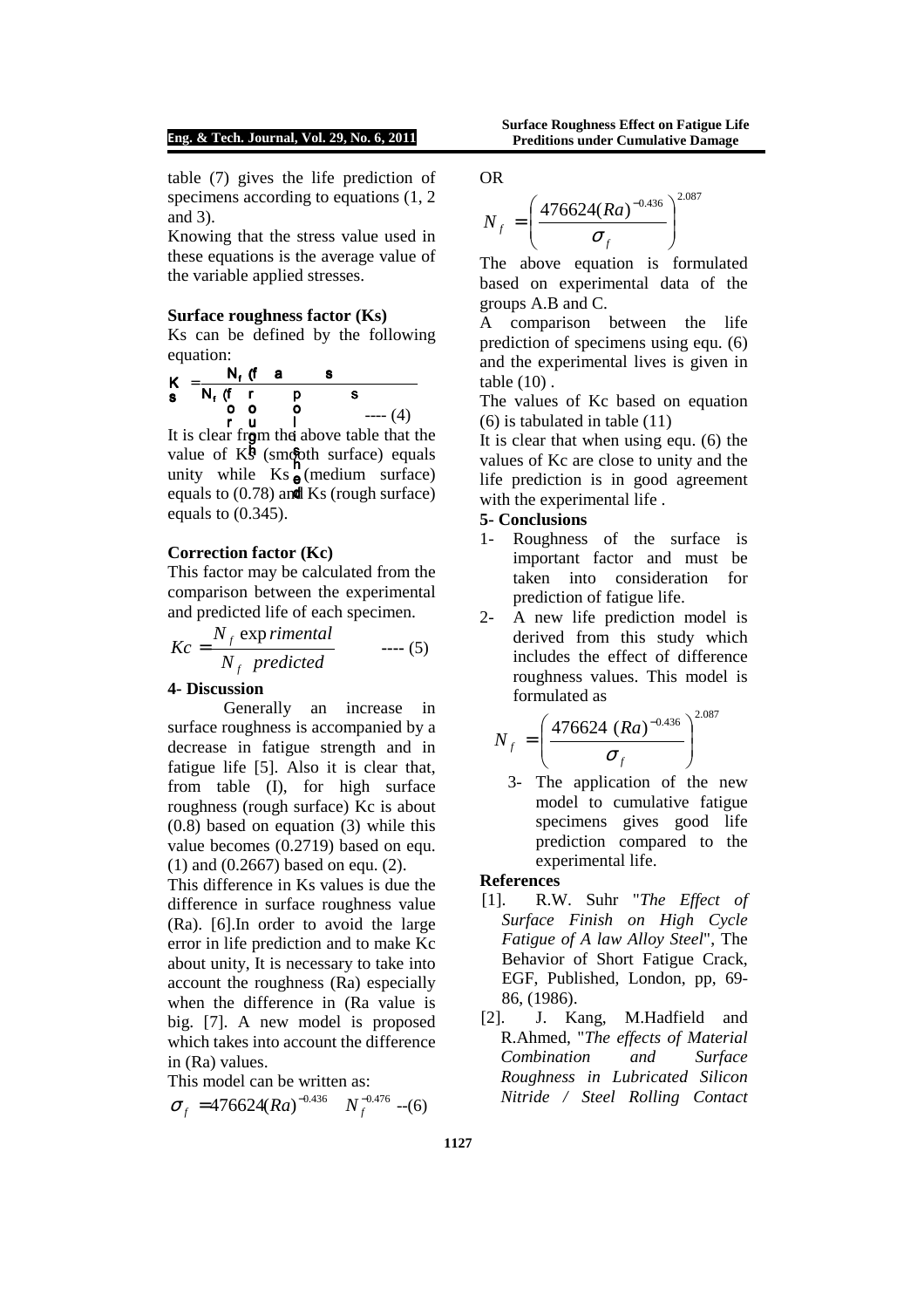#### **Eng. & Tech. Journal, Vol. 29, No. 6, 2011**

*Fatigue*", Journal of Fatigue to be Published (2011).

- [3]. Siehel, E, and Gaier "*Influence of surface roughness on the fatigue strength of steel and non – ferrous alloy*", A. ver Dtsch – Ing. 98 (In German), (1956).
- [4]. M. Suraratchai, J. Limido, C. Mabru, R. Chieragatti, "*Modelling the Influence of Machined Surface Roughness on the Fatigue Life of Aluminium Alloy*", Journal of Fatigue to be Published (2011).
- [5]. Sadayoshi Chiaki and Yasumitsu Tomita, "*A Fatigue Strength Prediction Model for Steel-Resin Co-cured Jointed Interfaces with Roughness*",

Proceeding of the Tenth (2000) International Offshore and Polar Engineering Conference seattle, USA, May 28-June, (2000).

- [6]. A. Volchok, G. Halperin, I. Etsion, "*The Effect of Surface Regular Microtopography on Fretting Fatigue Life*", Wear 253 (2002) 509-515.
- [7]. S. Thamizhmnaii, B. Bin Omar, S. Saparudin, S. Hasan, "*Surface Roughness Investigation and Hardness by Burnishing on Titanium Alloy*", Journal of Achievements in Materials and Manufacturing Engineering, Vol (28), Issue (2), June (2008).

### **Table (1) The chemical composition of the material used -% wt-**

|      | ື                                 | ັ      |                   | 17111 | ⊣ ≏  |
|------|-----------------------------------|--------|-------------------|-------|------|
| 0.44 | $\sim$<br>$J \cdot L \rightarrow$ | 0.0019 | $\Omega$<br>J.UUJ | 1.00  | Bal. |

| Tuble (2) micchanneal properties of the material asset |             |          |            |             |             |  |  |  |
|--------------------------------------------------------|-------------|----------|------------|-------------|-------------|--|--|--|
| Yield                                                  | Possion     | Tensile  | Modules of | Reduction   | Modules     |  |  |  |
| strength                                               | ratio $\nu$ | Strength | elasticity | in area     | of rigidity |  |  |  |
| $\sigma$ <sub>v</sub> (Mpa)                            |             | (Mpa)    | E(Gpa)     | <b>RA</b> % | G (Gpa)     |  |  |  |
| 400                                                    | 0.26        | 680      | 207        | 36          | 82          |  |  |  |
| 411                                                    | 0.27        | 677      | 210        | 35          | 80          |  |  |  |

#### **Table (2) mechanical properties of the material used**

| Table (3) Represents the results of group (1) of mean average roughness (Ra |
|-----------------------------------------------------------------------------|
| $=1.17 \text{ }\mu\text{m}$                                                 |

| Specimen<br>No. | Specimen<br>Diameter (mm) | Ra (µm) | Stress ( $\sigma_f$ )<br>$N/mm^2$ | $N_f$ exp<br>(Cycles) |
|-----------------|---------------------------|---------|-----------------------------------|-----------------------|
| A <sub>1</sub>  | 7.07                      | 0.7     | 250                               | $*10^6$<br>1.44       |
| A2              | 7.08                      | 0.87    | 230                               | $*10^6$<br>1.878      |
| A <sub>3</sub>  | 7.11                      | 1.2     | 200                               | $*10^{6}$<br>3.71     |
| A4              | 7.08                      | 1.0     | 300                               | $*10^{6}$             |
| A5              | 7.2                       | 1.7     | 350                               | $*10^{6}$<br>1.077    |
| A6              | 7.12                      | 1.33    | 400                               | $*10^5$<br>9.87       |
| A7              | 7.15                      | 1.41    | 430                               | $*10^5$<br>9.08       |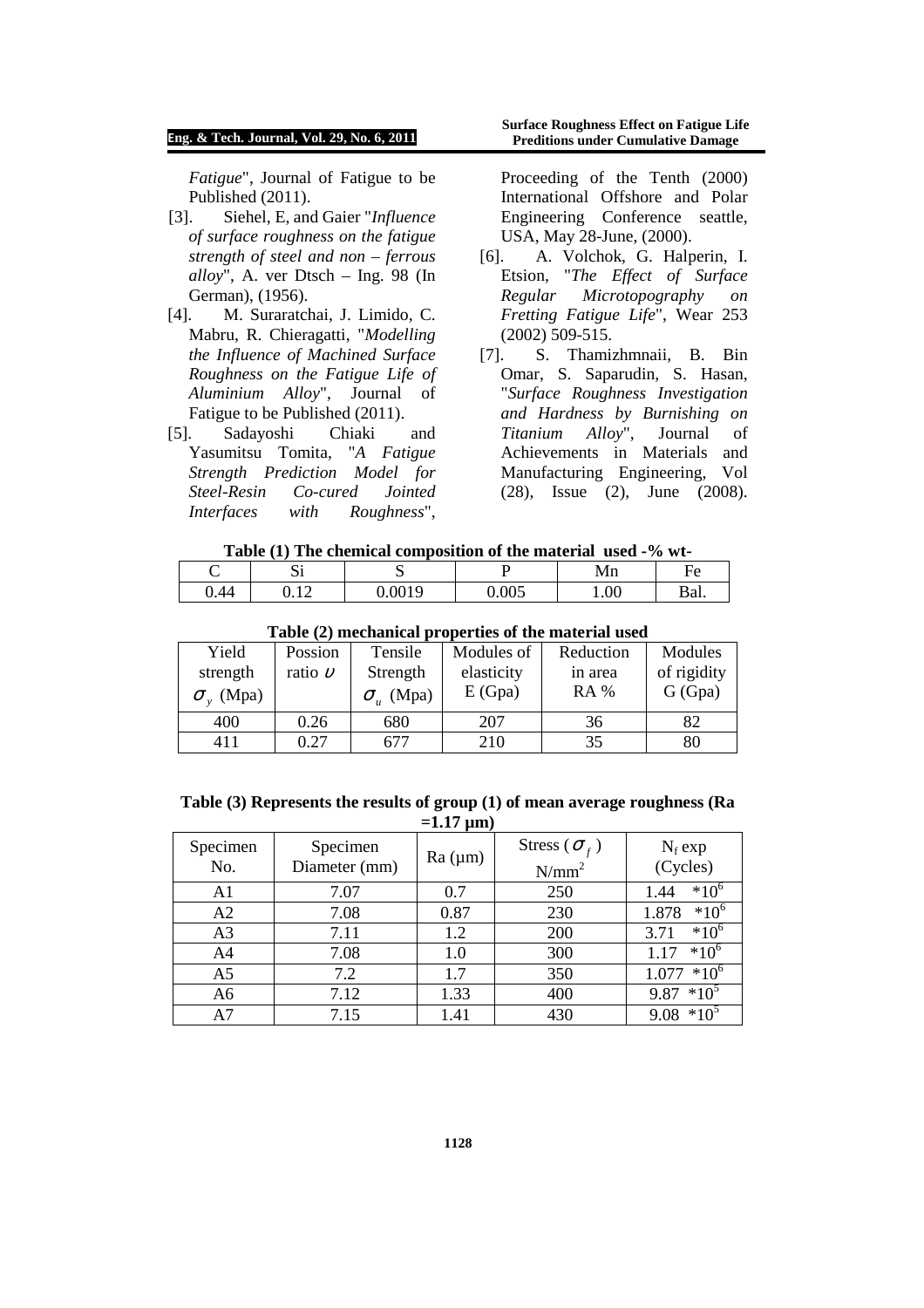| Specimen<br>No. | Specimen<br>Diameter (mm) | Ra (µm) | Stress ( $\sigma_f$ )<br>$N/mm^2$ | $N_f$ exp(Cycles)              |
|-----------------|---------------------------|---------|-----------------------------------|--------------------------------|
| B <sub>1</sub>  | 7.0                       | 8.2     | 250                               | $*10^{6}$<br>$1.07^{^{\circ}}$ |
| <b>B2</b>       | 7.07                      | 10.7    | 280                               | $*10^{\circ}$<br>1.6           |
| B <sub>3</sub>  | 7.1                       | 10.0    | 290                               | $*10^{6}$<br>1.03              |
| B4              | 7.4                       | 11.3    | 300                               | $9.076*10^{5}$                 |
| B <sub>5</sub>  | 7.31                      | 10.8    | 350                               | $*10^5$<br>8.2                 |
| B6              | 7.09                      | 12.7    | 420                               | $*10^5$<br>6.67                |
| B7              | 7.17                      | 12.8    | 470                               | $*10^{\circ}$                  |

| Table (4) Represents the results of group (2) of mean average roughness (Ra |                             |  |  |
|-----------------------------------------------------------------------------|-----------------------------|--|--|
|                                                                             | $=10.9 \text{ }\mu\text{m}$ |  |  |

| Table (5) Represents the results of group (3) of mean average roughness (Ra |
|-----------------------------------------------------------------------------|
| $= 23.92$ um)                                                               |

| $-43.74 \mu m$ |               |           |               |                       |  |  |
|----------------|---------------|-----------|---------------|-----------------------|--|--|
| Specimen       | Specimen      | Ra        | <b>Stress</b> | $N_f$ exp (Cycles)    |  |  |
| No.            | Diameter (mm) | $(\mu m)$ | $(N/mm^2)$    |                       |  |  |
| C <sub>1</sub> | 7.1           | 2.07      | 200           | $*10^{\circ}$<br>1.32 |  |  |
| C <sub>2</sub> | 7.15          | 26        | 250           | $*10^5$<br>5.13       |  |  |
| C <sub>3</sub> | 7.09          | 24        | 280           | $*10^5$<br>4.7        |  |  |
| C <sub>4</sub> | 7.4           | 20.8      | 310           | $*10^5$<br>4.4        |  |  |
| C <sub>5</sub> | 7.2           | 21.7      | 370           | 3.5<br>$*10^3$        |  |  |
| C6             | 7.37          | 26.3      | 420           | 3.1<br>$*10^5$        |  |  |
| C7             | 7.25          | 28        | 480           | $*10^{\circ}$<br>2.22 |  |  |

### **Table (6) Represents the results of group (4) of average roughness tested under cumulative fatigue damage**

| Specimen | Sequence   | Applied       | Ra(av)    | $N_f$ exp (Cycles) |
|----------|------------|---------------|-----------|--------------------|
| No.      | of loading | <b>Stress</b> | $(\mu m)$ |                    |
|          |            | $(N/mm^2)$    |           |                    |
| E1       | $(L-H)$    | 215-255       | 18        | 602767             |
| E2       | $(H-L)$    | 305-275       | 1.27      | $*10^{6}$<br>2.9   |
| E3       | $(L-H)$    | 275-315       |           | $*10^5$<br>8.89    |
| E4       | H-L        | 300-250       | 12        | $*10^5$<br>6.07    |

# **Table (7) represents the life prediction of specimens according to equations (1,2**

|--|

| Specimen         | ( A)               | $\cdot$ B.         | (C)      |
|------------------|--------------------|--------------------|----------|
| No.              | predicted<br>$N_f$ | predicted<br>$N_f$ |          |
|                  | Cycles             | Cycles             | Cycles   |
| $E1(18 \mu m)$   | 2216754            | 2259590            | (787054) |
| $E2(1.27 \mu m)$ | (2496310)          | 1295572            | 523608   |
| E3 $(7 \mu m)$   | 1449259            | (1238297)          | 506546   |
| $E4(12 \mu m)$   | 1652459            | (1490971)          | 580373   |